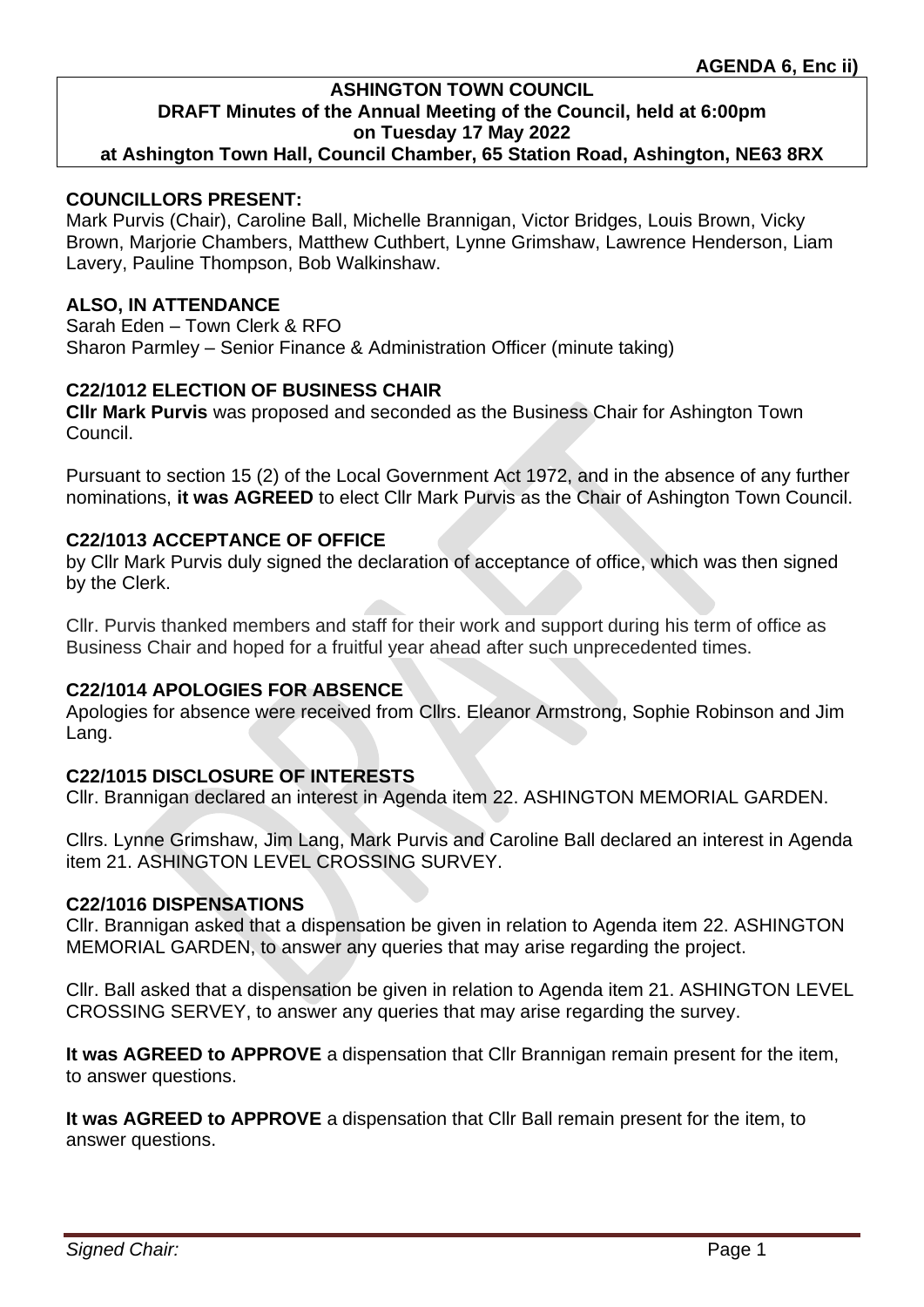**at Ashington Town Hall, Council Chamber, 65 Station Road, Ashington, NE63 8RX**

### **C22/1017 MINUTES OF LAST MEETING**

**It was AGREED to RECEIVE and SIGN** the minutes of the meeting held on Tuesday 29<sup>th</sup> March 2022 as a true record.

### **C22/1018 ELECTION OF BUSINESS VICE-CHAIR**

Cllr Purvis invited nominations for Business Vice-Chair. Cllr Marjorie Chambers **was proposed and seconded as Business Vice-Chair for Ashington Town Council.**

**It was AGREED** to appoint Cllr Marjorie Chambers as Business Vice-Chair.

### **C22/1019 ELECTON OF CIVIC HEAD OF ASHINGTON**

Cllr Purvis invited nominations for the Civic Head. **Cllr Bob Walkinshaw** was proposed and seconded as the Civic Head for Ashington Town Council.

**It was AGREED** to appoint Cllr Bob Walkinshaw as Civic Head of Ashington.

### **C22/1020 ELECTION OF DEPUTY CIVIC HEAD OF ASHINGTON**

Cllr Purvis invited nominations for Deputy Civic Head. Cllr Victor Bridges was proposed and seconded as the Deputy Civic Head for Ashington Town Council.

**It was AGREED** to appoint Cllr Victor Bridges as Deputy Civic Head of Ashington.

### **C22/1021 ELECTION OF LEADER OF THE COUNCIL**

Cllr Purvis invited nominations for Leader of the Council. Cllr Matthew Cuthbert was proposed and seconded as the Leader for Ashington Town Council. **It was AGREED** to elect Cllr Matthew Cuthbert as Leader of the Council.

### **C22/1022 ELECTION OF DEPUTY LEADER OF THE COUNCIL**

Cllr Purvis invited nominations for Deputy Leader of the Council. Cllr Lawrence Henderson was proposed and seconded as the Deputy Leader for Ashington Town Council. **It was AGREED** to appoint Cllr Lawrence Henderson as Deputy Leader of the Council.

### **C22/1023 RESPONSIBLE FINANCIAL OFFICER**

Pursuant to section 151 of the Local Government Act 1972, **it was AGREED** to appoint Sarah Eden as the Responsible Financial Officer.

#### **C22/1024 STANDING ORDERS**

**It was AGREED** to adopt Standing Orders in accordance with the Local Government Act 1972, Sch 12, para 42, including all recommendations of the Clerk annotated and sent out in advance of the meeting.

**It was AGREED** that Standing Orders should include that decisions on dispensations should be approved by the meeting.

**It was AGREED** to include the agreement that planning applications should be received by the Council in accordance with the Council's Scheme of Delegation on Planning Matters.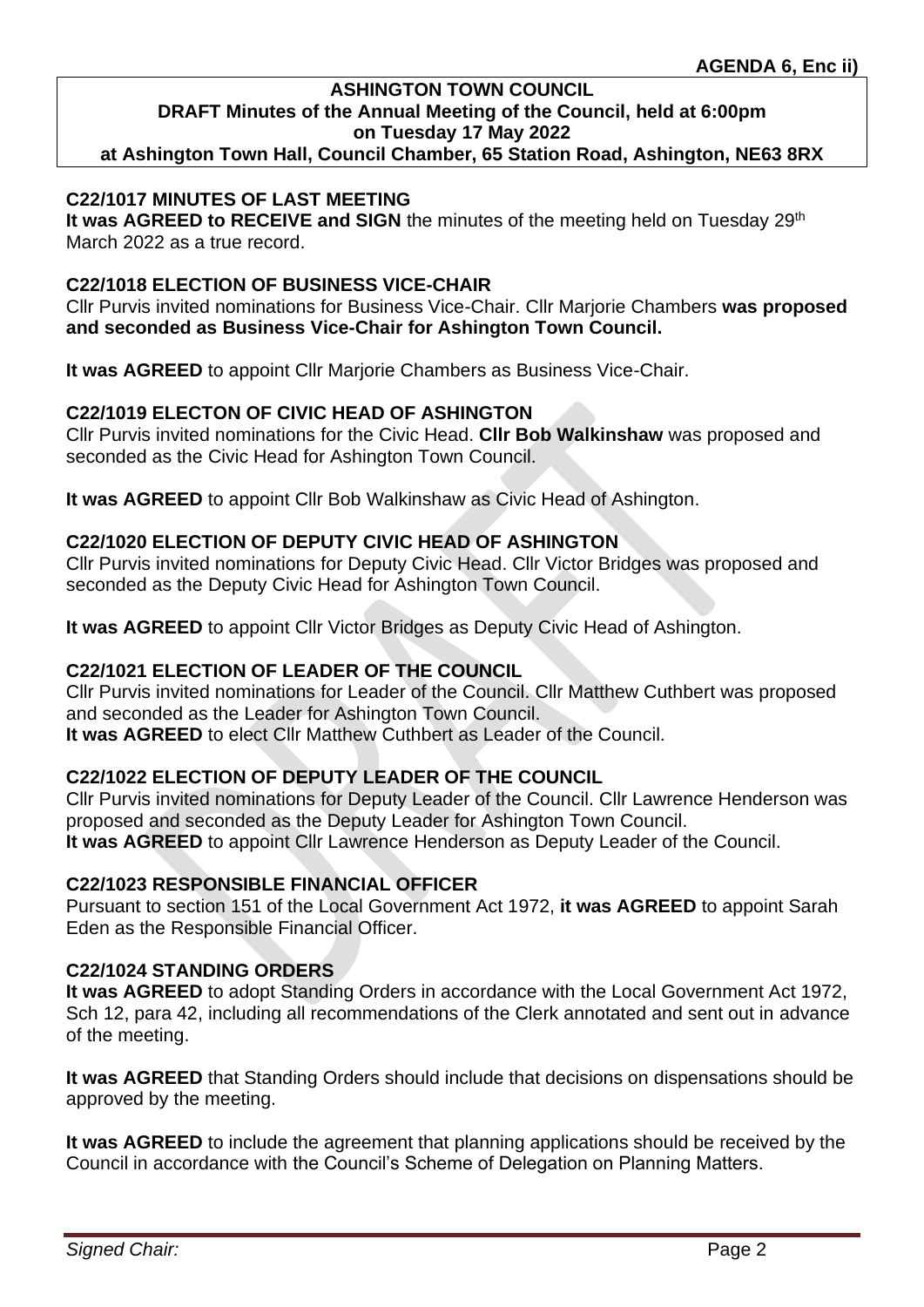**at Ashington Town Hall, Council Chamber, 65 Station Road, Ashington, NE63 8RX**

**It was AGREED** to add officer positions in law and members positions for clarity to Standing Orders.

**It was AGREED** to remove reference to Financial Management and Accounting in favour of a separate Financial Regulations Policy.

**It was AGREED** to reference line management control of the Clerk to be shared between the Chair of the Council, Chair of the Personnel Committee and Leader of the Council.

# **C22/1025 FINANCIAL REGULATIONS**

**It was AGREED** to adopt Financial Regulations in accordance with the Accounts and Audit Regulations 2015, as recommended by the Clerk/RFO which were sent out in advance of the meeting.

### **C22/1026 STANDING COMMITTEES**

### *a) Finance and General Services Committee (FGS)*

**It was AGREED to RECEIVE and AGREE** the Terms of Reference of the Finance and General Services Committee, sent out in advance of the meeting.

### *b) Personnel Committee*

**It was AGREED to RECEIVE and AGREE** the Terms of Reference of the Personnel Committee sent out in advance of the meeting.

### *c) Climate Change and Environment Sub-Committee*

#### *i. Members*

It was proposed and seconded that all Council Members would be part of the Climate Change Committee, and that the Committee should be amended to a standing committee of Full Council to represent the priority given to climate change at Ashington Town Council.

#### *ii. Terms of Reference*

The Clerk advised that as a Standing Committee of Full Council, only Full Council could agree the terms of reference of the Climate Change Committee, and that this would need to be agreed prior to anything else. It was noted that Draft Terms of Reference would be brought for agreement and that the first meeting of the Climate Change Committee would elect a Chair.

### **C22/1027 NORTHUMBERLAND COUNTY COUNCIL PARTNERSHIP AGREEMENT**

**It was AGREED** that the members of the board would include, Cllr Matthew Cuthbert, Cllr Lynne Grimshaw, Cllr Vicky Brown, Cllr Pauline Thompson, Cllr Marjorie Chambers, Cllr Louis Brown and Cllr Caroline Ball.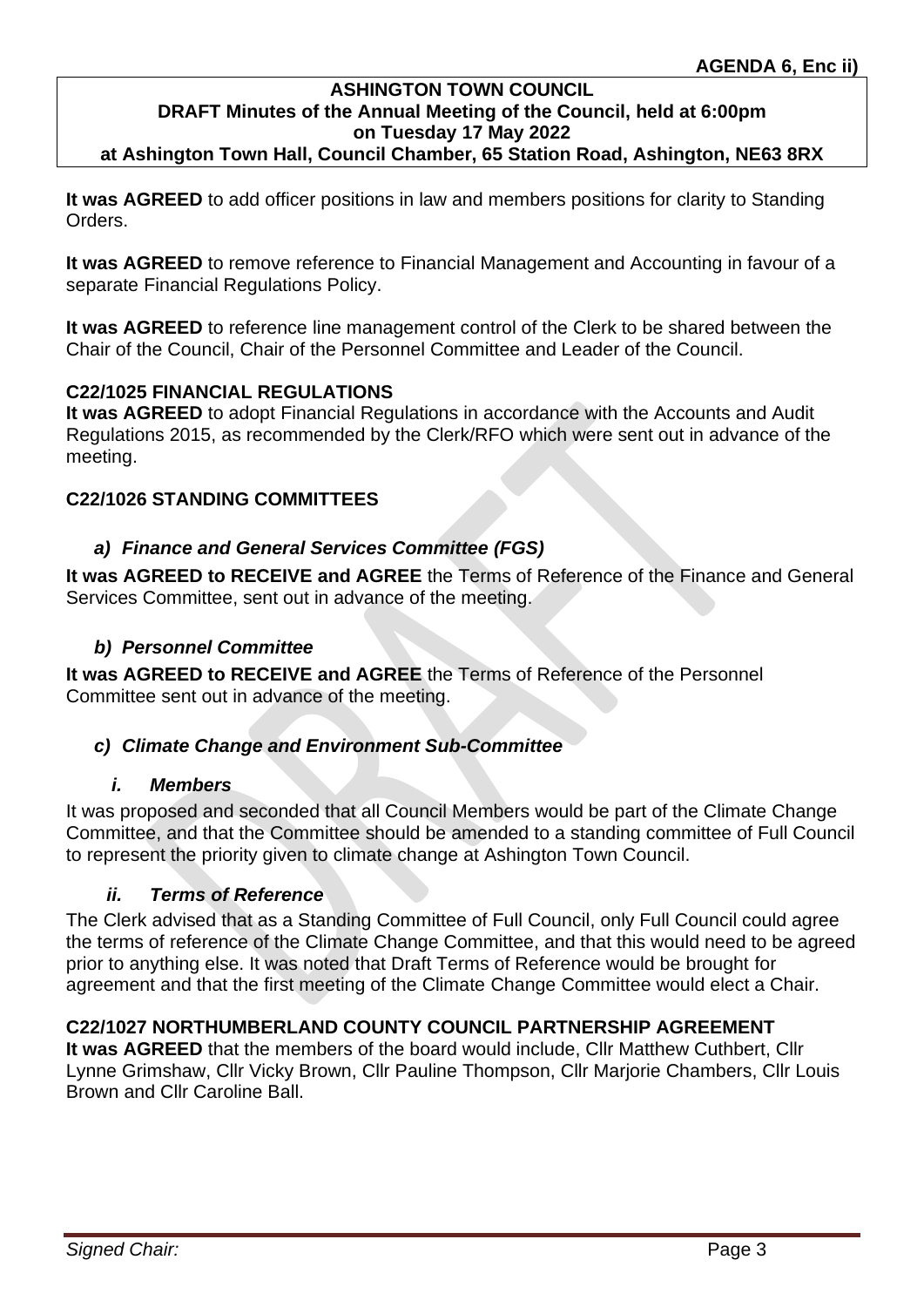#### **ASHINGTON TOWN COUNCIL DRAFT Minutes of the Annual Meeting of the Council, held at 6:00pm on Tuesday 17 May 2022 at Ashington Town Hall, Council Chamber, 65 Station Road, Ashington, NE63 8RX**

### **C22/1028 FINANCIAL AND MANAGEMENT RISK ASSESSMENT**

### *a) Financial and Management Risk Assessment*

**It was AGREED to RECEIVE and APPROVE** the newly drafted Financial and Risk Assessment sent out in advance of the meeting, written in accordance with the Accounts and Audit Regulations 2015.

### *b) Authorised Signatories*

**It was AGREED** continue with Cllr Matthew Cuthbert, Cllr Lynne Grimshaw, Cllr Mark Purvis and Cllr Pauline Thompson as cheque signatories and to progress all Cllrs to online access as soon as possible.

It was AGREED that a 5<sup>th</sup> signatory would be fortuitous, again with online access.

### **C22/1029 INSURANCE ARRANGEMENTS**

**It was AGREED to RECEIVE** confirmation of the arrangements for insurance sent out in advance of the meeting.

### **C22/1030 THE GENERAL POWER OF COMPETANCE**

In accordance with the Parish Council (General Power of Competence) (Prescribed Conditions) Order 2012 (SI 2012/965), the Council **confirmed eligibility** to adopt the 'General Power of Competence.

| <b>Eligibility Criteria</b>                                  | <b>Eligibility Criteria Met</b>                                                                                                |
|--------------------------------------------------------------|--------------------------------------------------------------------------------------------------------------------------------|
| At least two thirds of the members have been<br>elected      | All members have been elected, no co-<br>opted Cllrs.                                                                          |
| The Clerk is suitably qualified                              | Sarah Eden as a Certificate in Local<br><b>Council Administration and is Fellow of</b><br>the Society of Local Council Clerks. |
| The Council is eligible and has resolved to<br>adopt the GPC | As per this meeting.                                                                                                           |

**It was AGREED to ADOPT** the General Power of Competence, in accordance with the Localism Act 2011.

# **C22/1031 POLICIES AND PROCEDURES**

### *a) Code of Conduct*

**In accordance with the Localism Act 2011, 28 (12), it was AGREED** to adopt a newly drafted Code of Conduct for Ashington Town Council, sent out in advance of the meeting.

### *b) Complaints Procedure*

**It was AGREED** to adopt the Complaints Procedure for Ashington Town Council, previously adopted in 2018, and sent out in advance of the meeting.